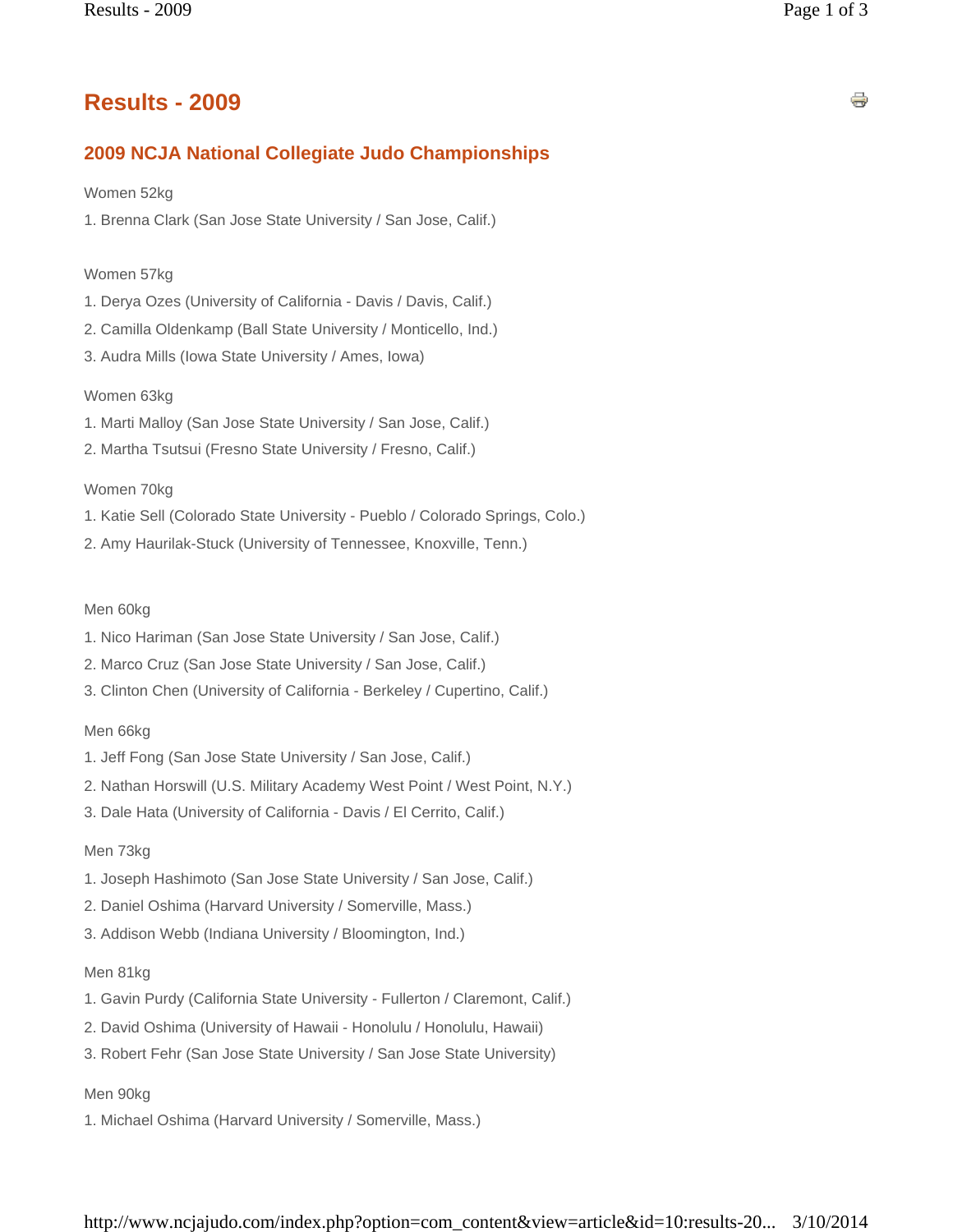- 2. Kyle Bokariza (San Jose State University / San Jose, Calif.)
- 3. Freddie Lewis (U.S. Military Academy West Point / West Point, N.Y.)

# Men 100kg

- 1. Nicholas Hochertz (U.S. Military Academy West Point / West Point, N.Y.)
- 2. Herman Grier (University of Tennessee / Knoxville, Tenn.)
- 3. Alex Stergion (San Jose State University / San Mateo, Calif.)

## Men +100kg

1. Alexey Khozan (University of California - Davis / San Francisco, Calif.) 2. Henry Hunter (San Francisco State University / San Francisco, Calif.)

# **Collegiate Novice Results**

Novice Women's 48kg

1. Yee An Margare Tseng (San Jose State University / Saratoga, Calif.)

Novice Women's 52kg

1. Anai Novoa (University of California - Santa Barbara / Santa Barbara)

# Novice Women's 57kg

- 1. Athena Tamayo (Stanford University / Redwood City, Calif.)
- 2. Meredith Bruch (University of California Davis / Davis, Calif.)
- 3. Jennifer Tran (University of California Santa Barbara / Redwood City, Calif.)

### Novice Women's 63kg

- 1. Lauren Frech (Texas A&M / College Station, Texas)
- 2. Katie Vickers (Iowa State University / Ames, Iowa)

# Novice Women's 70kg

- 1. Hillary Horst (Iowa State University / Ames, Iowa)
- 2. Aisha Grieme (Iowa State University / Ames, Iowa)
- 3. Susan Yoon (San Jose State University / San Jose, Calif.)

### Novice Men's 60kg

- 1. John Ahn (Texas A&M / Flower Mound, Texas)
- 2. Mason Mullendore (San Francisco State University / San Francisco, Calif.)
- 3. Mark Livengood (Texas A&M / Houston, Texas)

### Novice Men's 66kg

- 1. Rolando Velasco (Univ. of California Davis / Davis, Calif.)
- 2. Michael Matsuda (University of California Sana Barbara / Goleta, Calif.)
- 3. Daniel Rorke (Stanford University / Stanford, Calif.)